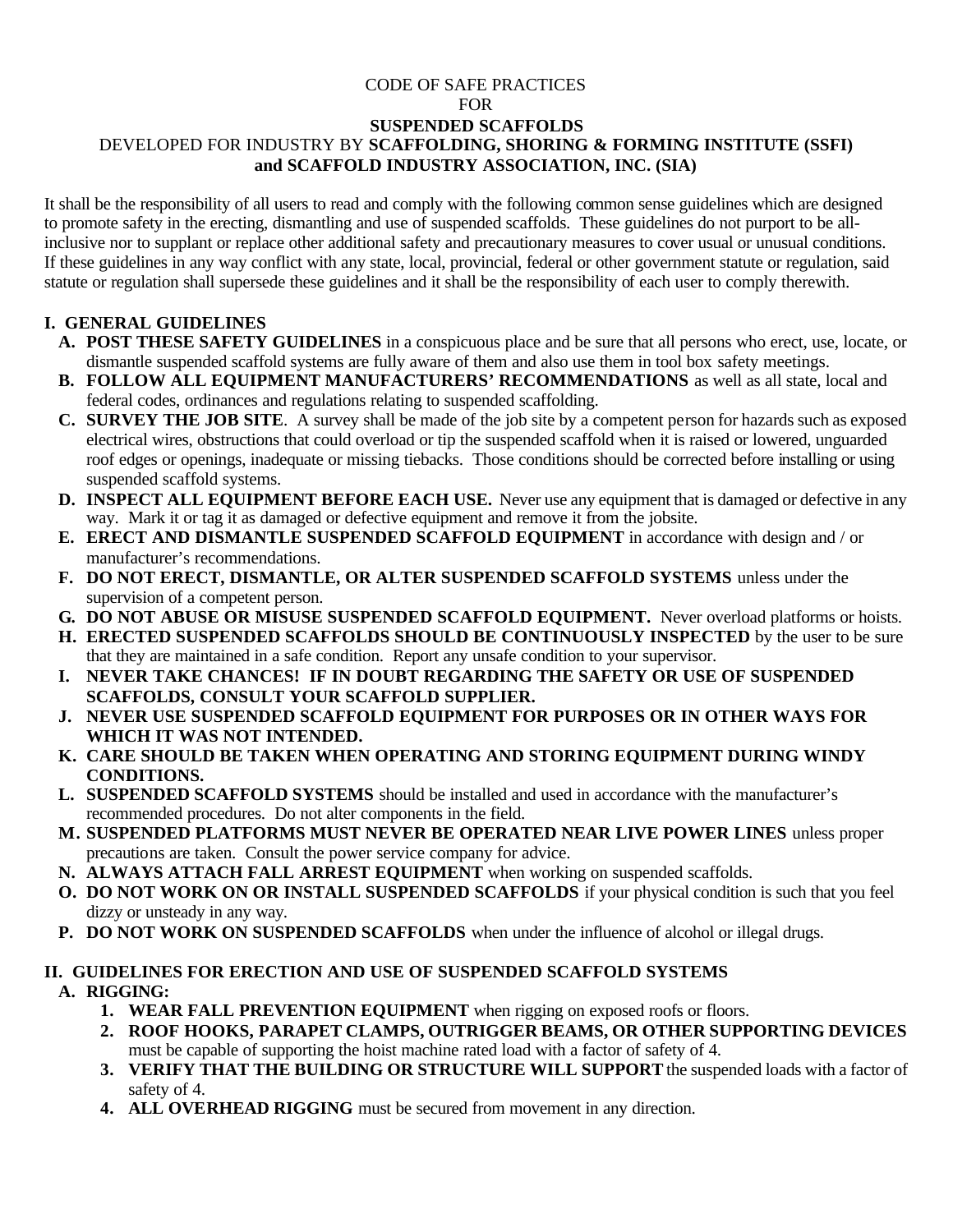- **5. COUNTERWEIGHTS USED WITH OUTRIGGER BEAMS** must be of a non-flowable material and must be secured to the beam to prevent accidental displacement.
- **6. OUTRIGGER BEAMS THAT DO NOT USE COUNTERWEIGHTS** must be installed and secured on the roof structure with devices specifically designed for that purpose. Direct connections shall be evaluated by a competent person.
- **7. TIE BACK ALL TRANSPORTABLE RIGGING DEVICES.** Tiebacks shall be equivalent in strength to suspension ropes.
- **8. INSTALL TIEBACKS AT RIGHT ANGLES TO THE FACE OF THE BUILDING** and secure, without slack, to a structurally sound portion of the structure, capable of supporting the hoisting machine rated load with a safety factor of 4. **IN THE EVENT THAT TIEBACKS CANNOT BE INSTALLED AT RIGHT ANGLES,** two tiebacks at opposing angles must be used to prevent movement.
- **9. RIG AND USE HOISTING MACHINES DIRECTLY UNDER THEIR SUSPENSION POINTS.**
- **B. WIRE ROPE AND HARDWARE:**
	- **1. USE ONLY WIRE ROPE AND ATTACHMENTS** as specified by the hoisting machine manufacturer.
	- **2. ASSURE THAT WIRE ROPE IS LONG ENOUGH** to reach to the lowest possible landing.
	- **3. CLEAN AND LUBRICATE WIRE ROPE** in accordance with the wire rope manufacturer's instructions.
	- **4. HANDLE WIRE ROPE WITH CARE.**
	- **5. COIL AND UNCOIL WIRE ROPE** in accordance with manufacturer's instructions in order to avoid kinks or damage.
	- **6. TIGHTEN WIRE ROPE CLAMPS** in accordance with the clamp manufacturer's instructions.
	- **7. INSPECT WIRE ROPE IN ACCORDANCE WITH MANUFACTURER'S INSTRUCTIONS. DO NOT USE WIRE ROPE THAT IS KINKED, BIRDCAGED, CORRODED, UNDERSIZED, OR DAMAGED IN ANY WAY.** Do not expose wire rope to fire, undue heat, corrosive atmosphere, electricity, chemicals or damage by tool handling.
	- **8. USE THIMBLES AND SHACKLES AT ALL WIRE ROPE SUSPENSION TERMINATIONS.**
	- **9. USE J-TYPE CLAMPS OR SWEDGE FITTINGS.** Do not use U-bolts. Retighten J Clamps under load and retighten daily.
	- **10. WIRE ROPES USED WITH TRACTION HOISTS MUST HAVE PREPARED ENDS.** Follow manufacturer's recommendations.
- **C. POWER SUPPLY FOR MOTORIZED EQUIPMENT:**
	- **1. GROUND ALL ELECTRICAL POWER SOURCES AND POWER CORD CONNECTIONS** and protect them with circuit breakers.
	- **2. USE POWER CORDS OR AIR HOSES OF THE PROPER SIZE THAT ARE LONG ENOUGH** for the job.
	- **3. POWER CORD OR AIR HOSE CONNECTIONS MUST BE RESTRAINED** to prevent their separation.
	- **4. USE STRAIN RELIEF DEVICES TO ATTACH POWER CORDS OR AIR SUPPLY HOSES TO THE SUSPENDED SCAFFOLD** to prevent them from falling.
	- **5. PROTECT POWER CORDS OR AIR HOSES AT SHARP EDGES.**
	- **6. USE GFI WITH POWER TOOLS.**

## **D. FALL ARREST EQUIPMENT:**

- **1. EACH PERSON ON A SUSPENDED SCAFFOLD** must be attached to a separate fall arrest system unless the installation was specifically designed not to require one.
- **2. EACH LIFELINE MUST BE FASTENED IN ACCORDANCE WITH MANUFACTURER'S INSTRUCTIONS** to a separate anchorage capable of holding a minimum of 5000 pounds.
- **3. DO NOT WRAP LIFELINES AROUND STRUCTURAL MEMBERS** unless lifelines are protected and a suitable anchorage connection is used.
- **4. PROTECT LIFELINES AT SHARP CORNERS** to prevent chafing.
- **5. RIG FALL ARREST SYSTEMS** to prevent free fall in excess of six feet.
- **6. SUSPEND LIFELINES FREELY** without contact with structural members or building façade.
- **7. USE LIFELINES OF SIZE AND CONSTRUCTION** that are compatible with the rope grab use.
- **8. ASSURE A PROPERLY ATTACHED ROPE GRAB IS INSTALLED ON EACH LIFELINE IN THE PROPER DIRECTION.** Install in accordance with the manufacturer's recommendations.
- **9. KEEP ROPE GRAB POSITIONED ABOVE YOUR HEAD LEVEL.**
- **10. USE ONLY FULL BODY HARNESSES** of the proper size and that are tightly fastened.
- **11. ASSURE FULL BODY HARNESS HAS LANYARD** attachment with D-ring at the center of your back.